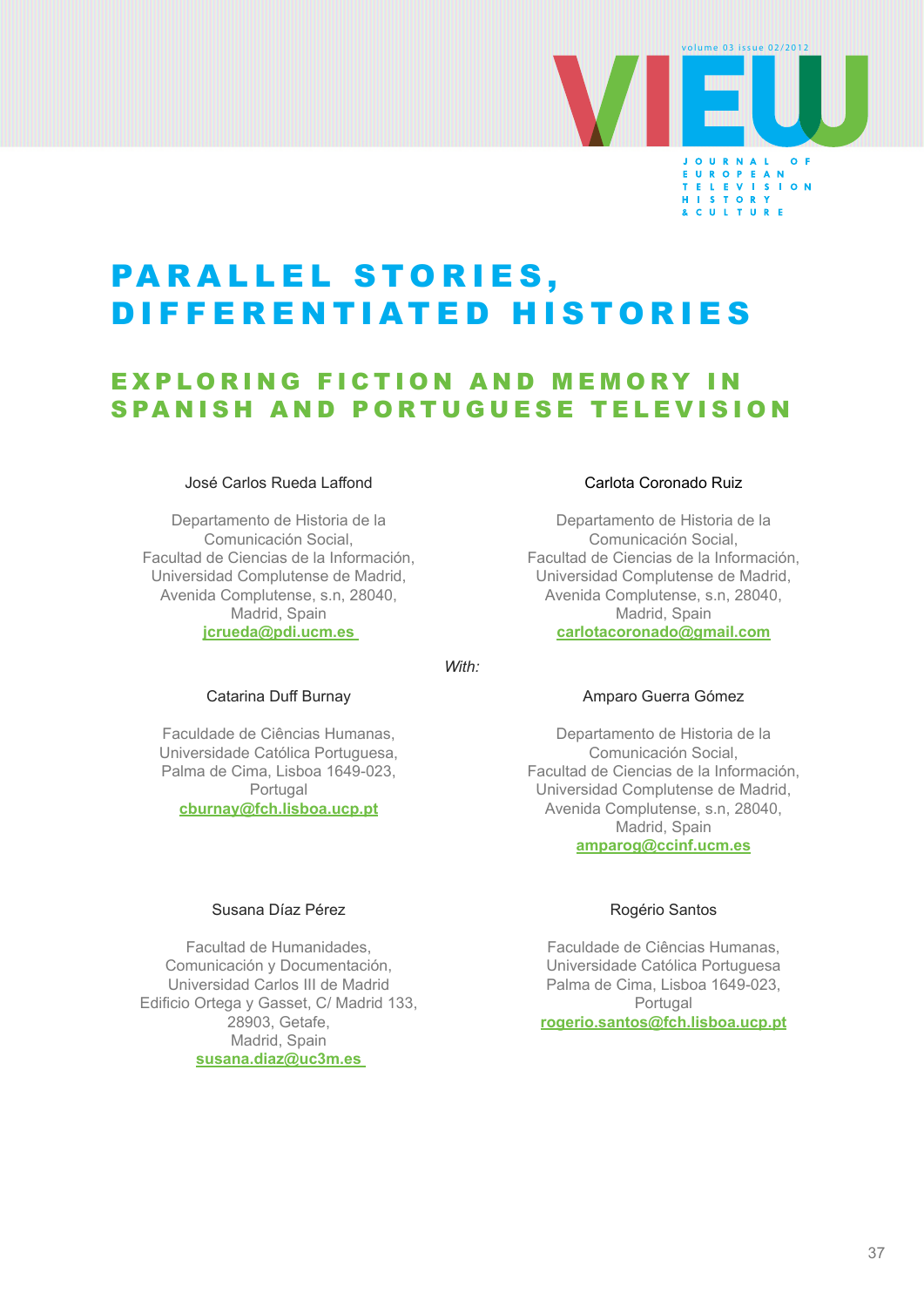

Abstract: This study is part of an international project about the characteristics of historical fiction on Spanish and Portuguese television between 2001 and 2012, a time period during which historical content on television enjoyed an important expansion in both countries. The paper follows these productions as entertainment products and memory strategies. It explores a set of key-points: the similarities and differences of historical fiction productions; polarization of different historical times, more specifically, the convergent perspectives on Franco and Salazar as the contemporary Iberian dictators.

Keywords: Spain, Portugal, TV Fiction, Historical Representation, Memory

## 1 Two Parallel Television Products And A Similar Media Memory?

Spanish and Portuguese television was established virtually at the same time. Televisión Española (TVE) started regular broadcasts towards the end of 1956, and Rádio e Televisão de Portugal (RTP) in March 1957. Between the 1960s and the mid-1970s, there was an increase in entertainment programmes. In the beginning of the 1990s, the broadcasting landscape changed with the emergence of new operators. Public broadcasters did not lose their prominent position on the market, but were forced to accommodate competition. Since then, the private television market has been dominated by four major channels: in Portugal, by Sociedade Independente de Comunicação (SIC, 1992) and Televisão Independente (TVI, 1993), and in Spain, by Antena 3 and Telecinco (1990).

Other broadcasters must be mentioned here, each with its own peculiar institutional characteristics. In Spain, the transition to democracy brought on decentralized territorial broadcasting (the autonomous regions), which generated a multitude of regional channels (12 in 2012). Differences between public and privately owned broadcasters started blurring. The large generalist channels faced challenges: their programming assimilated global flows of information and incorporated transnational formats and hybrid formulas of infotainment. They frequently used idiosyncratic representation elements in order to create a sense of proximity with local audiences.

Despite a significant volume of spectators still attached to traditional viewing patterns, this abundance of channels must be related to changes in the ways of watching television. The 'traditional' spectators were mainly female with barely any educational or professional qualifications, ageing populations and mid- to low-income groups. The aforementioned spectators were niche groups associated with the consumption of nostalgic television content - a type of programming that has emerged through the broadcast of repeats - or with emotionally charged programs. This often included fiction programs that became a vessel for the evocation of grand themes with empathic and emotive value.**<sup>1</sup>**

This paper offers an overview of Spanish and Portuguese historical fiction programmes broadcast by public channels (RTP and TVE) and private channels (SIC, TVI, Antena 3 and Telecinco) in the two countries between 2001 and 2012. A group of ten Spanish and Portuguese researchers from Católica Portuguesa University (Lisbon), Complutense University and Carlos III University (Madrid) have been working together on this subject since early 2012, as part of a joint and comparative research framework.**<sup>2</sup>** Their project deals with production and programming policies, with narrative standardization, the assimilation and hybridization of dramatic patterns, and with the existing symbiosis between traditional and new approaches to historical fiction.

<sup>1</sup> Milly Buonanno, *Italian TV Drama & Beyond. Stories from the Soil. Stories from the Sea*, Intellect, 2012, p. 197-225

<sup>2</sup> Research linked to the project *Televisión y memoria. Estrategias de representación de la Guerra Civil y la Transición* (HAR2010-20005, MICINN, Government of Spain)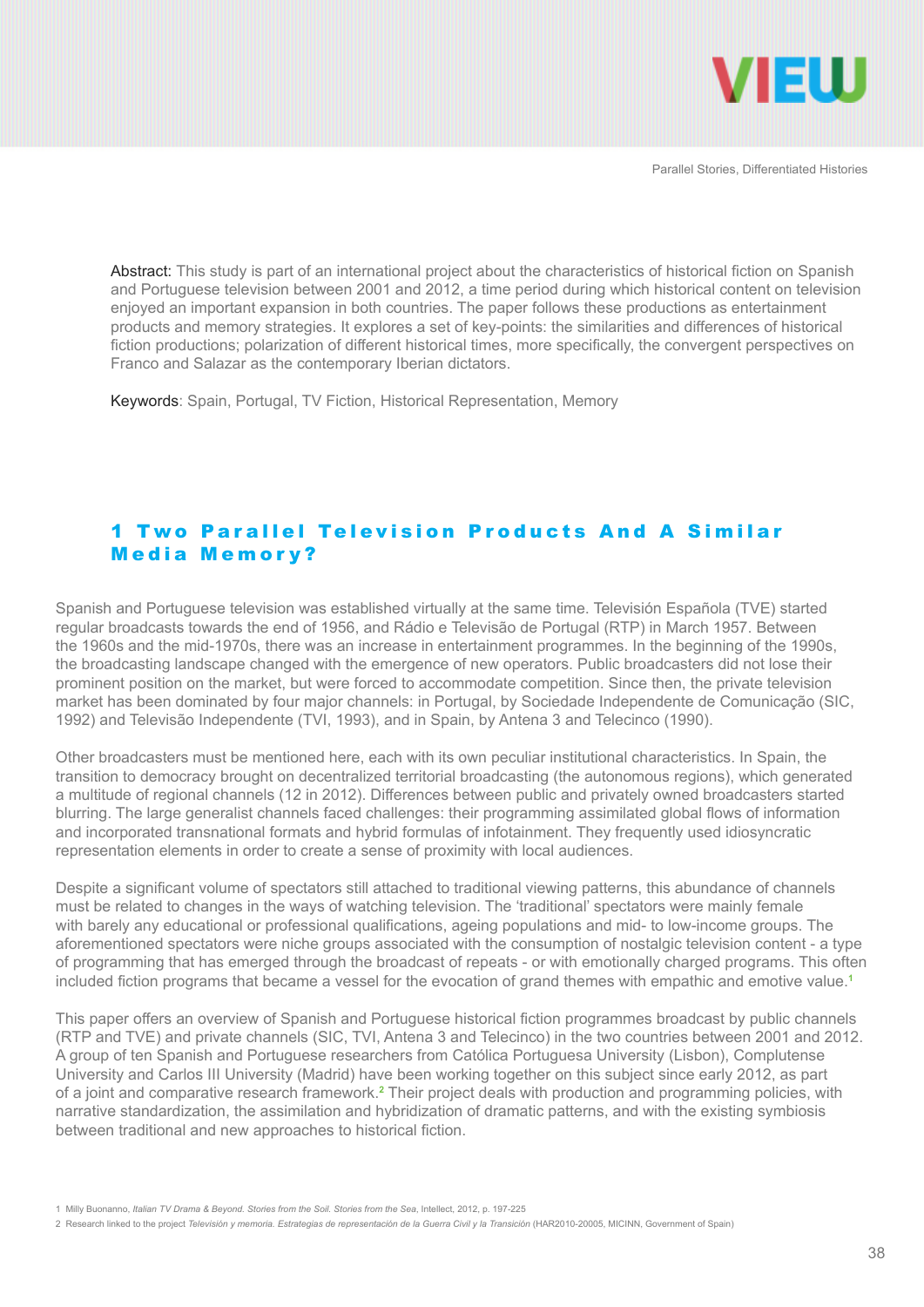

The term 'historical fiction' is to be interpreted loosely: it refers to an ample group of dramatic works which take place in settings from the past, in spite of the modality of recollection used in relation to facts and characters, be them real or imaginary. Their degrees of historicity are, therefore, variable, ranging from period pieces to the use of fiction as a vehicle for historiographical reflection. Historical fiction content can also be defined as an exercise in media memory: they are narrative works, which represent the past *in* television, but also *through* televisual mediation.**<sup>3</sup>**

Television content is at the same time interlocked with systems of collective memory and with cognitive *corpus*es. Fiction is connected with social recall practices, and integrating shared mechanics of comprehension, perception and moralization of passages of the past.<sup>4</sup> In this manner, it expresses representations associated with a value system or identity affirmation, or it disseminates norms and rules for socialization by appealing to a pertinent past in present terms.

### 2 Some Illustrative Aspects Of Historical Fiction In **Portugal And Spain**

#### 2.1 Mnemonic Strategies

The above-mentioned aspects can be observed in Spanish and Portuguese works of fiction. In the case of Spain, they are reflected in the interconnection of television and the system of 'historical memory'. This expression alludes to a group of politically, legally or historically motivated initiatives intending, in the last few years, to establish a critical interpretation of the Francoist repression. 'Historical memory' strives for a juridical and symbolic rehabilitation of the victims of the dictatorship. Its televised translation is configured in a dramatic vision of the post-war era, of which the telenovela **[Amar en tiempos revueltos](http://www.rtve.es/television/amar/capitulos-completos/)** (TVE1, 2005-2012) is an example. This system of memory, however, coexists with other *corpora* of memory, such as the *Transition to Democracy* (1976-1981). In this case, different values are used, considering this period as the root and the legitimizing axis of the present. These values have been incorporated in works of fiction regarding the political issues of the 1970s and 1980s, such as the one dedicated to the reaction of King Juan Carlos I to the attempted *coup* of 1981: **[23-F. El día más difícil del Rey](http://www.rtve.es/television/23f-golpe-estado/)**, TVE1, 2009.

In Portugal, there were also several methods for the selection and expression of the past. The traumatic memory was expressed through the revisiting of certain historical events - e.g. the colonial war(s) and Salazar's repression - from the perspective of the spectators' system of memory based on democratic values. The condemnation of the *Estado Novo* (the New State) was dominant in a series on the effects of the Spanish Civil War on the other side of the border: **[A Raia dos Medos](http://www.rtp.pt/programa/tv/p2150)**, RTP1, 1999. Criticism of the dictatorship was also present in the adaptation of Communist Party Secretary Álvaro Cunhal's autobiography: *Até Amanhã, Camaradas*, SIC, 2005. Systems of memory, however, do not function as mere compartments or closed signification structures. Besides these examples, it is worth noting other nostalgic allusions, which emotionally evoke the overseas territories, such as *Equador*, TVI, 2008.

These works of fiction indicate an idea of inclusive communities, which is also supported through other rememorization formats and genres, such as commemorative chronicles or biopics. The former include productions dedicated to the centenary of the proclamation of the Portuguese Republic (*República* or *Noite Sangrenta*, RTP1, 2010), and the latter includes biographies of emblematic personalities, such as the TV movie **[Clara Campoamor](http://www.rtve.es/alacarta/videos/clara-campoamor-la-mujer-olvidada/clara-campoamor-mujer-olvidada/1041185/)**  (TVE1, 2011), which presented the Spanish suffragist Clara Campoamor as a supporter of gender equal rights in a manner connecting her to the later policies of Socialist Prime minister José Luis Rodríguez Zapatero.

Recent historical fictions in the two countries present shared as well as specific features. Together, both countries have produced one hundred programmes, forty made by the Portuguese and sixty by the Spanish. The historical moments evoked vary from classic ancient times (**[Hispania](http://www.antena3.com/series/hispania/)**, Antena 3, 2010-2012), to modern times (**[Águila Roja](http://www.rtve.es/television/aguila-roja/)**,

<sup>3</sup> Motti Neiger et al., 'Introduction,' in: Motti Neiger et al. eds., *On Media Memory. Collective Memory in a New Media Age*, Palgrave Macmillan, 2011, p. 1–25

<sup>4</sup> Paul Connerton, *How Modernity Forgets*, Cambridge University Press, 2009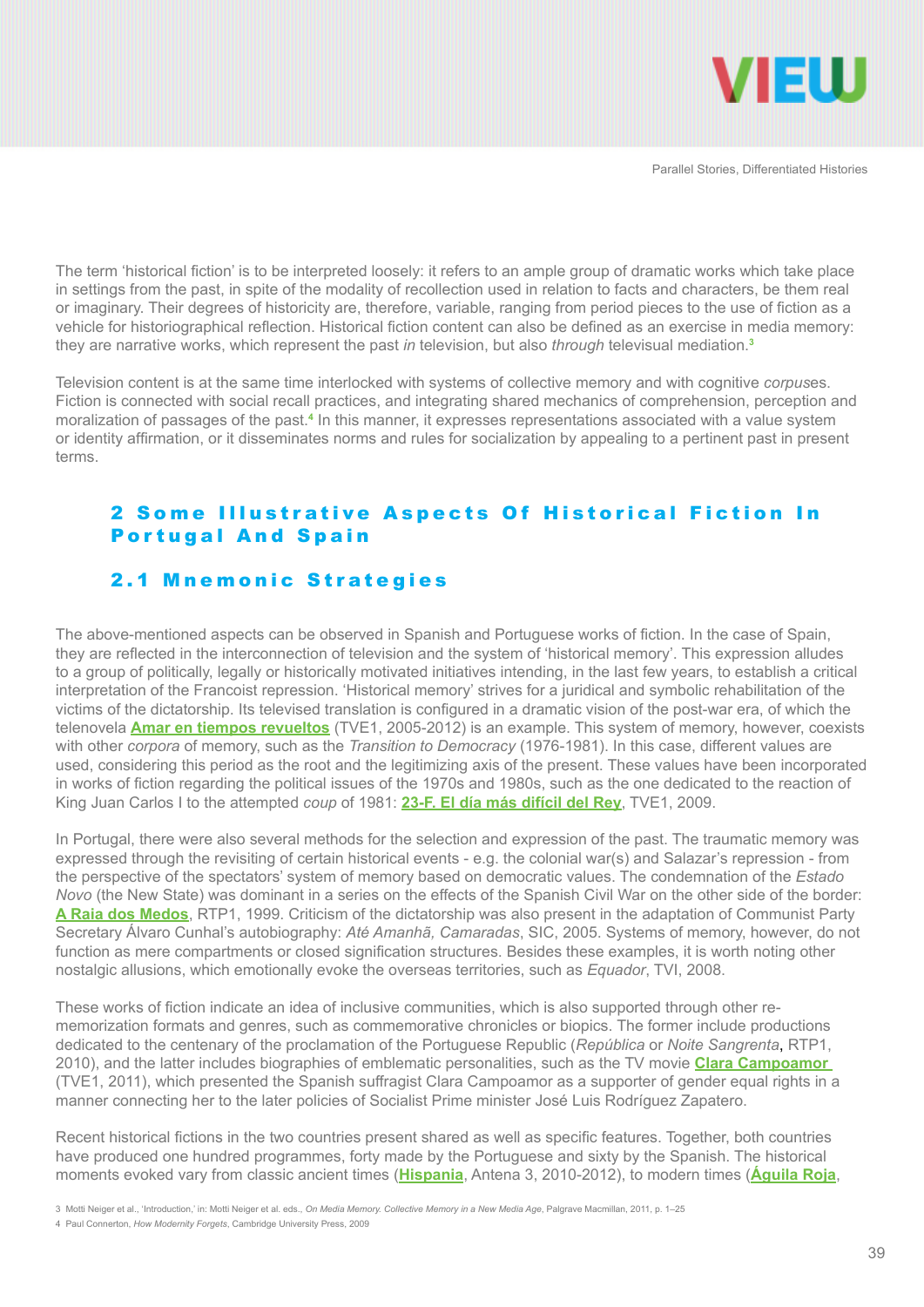

TVE1, 2009-2013; *O Processo dos Távoras*, RTP1, 2000), and to contemporary times, although more recent periods settings are dominant. The 19<sup>th</sup> century is the historical period most represented in Portuguese series and TV movies, such as: **[Mistérios de Lisboa](http://www.rtp.pt/programa/tv/p27391)** (RTP1, 2011), while the 20<sup>th</sup> century is a period covered by circa fifty Spanish productions.

## 2.2 Plurality Of Formats, Uniformity Of Visions

Public and private networks have participated in the making of all these historical fiction programmes; however, the majority of them were broadcast by RTP and TVE. In that sense, there has been a transition from the adaptation of classic authors (e.g. Pérez Galdós, Blasco Ibáñez, Eça de Queirós, Júlio Dinis), to storylines based on original scripts. This change reflects the transition from traditional television broadcasting conceived as public service and legitimized by high cultural products, to a different broadcasting environment dominated by competitive and commercial interests.

Iberian fiction programmes are based on a plurality of formats, combining short narrative structures (telefilms, TV movies, miniseries), with longer ones (series and *telenovelas*). The latter has had good viewing figures in Spain as well as in Portugal. The Portuguese-Brazilian coproduction **[Paixões Proibidas](http://www.centraldetelenovelas.com/2010/10/pasiones-prohibidas-paixoes-proibidas.html)** (RTP1, 2007) was the 8<sup>th</sup> best fiction in terms of audience share in 2008, while *Anjo Meu* (TVI, 2011) came in 3<sup>rd</sup> in 2012.

Although there's no a defined formula, elements from the traditional *telenovela* - melodrama, emphatic storylines, the evocation of recent times, didactics and a moralistic packaging – are to be found in all successful productions in the form of spin-offs *[La Señora](http://www.rtve.es/television/la-senora/)*, TVE1, 2008-2010; *[14 de Abril. La República](http://www.rtve.es/television/14-de-abril-la-republica/)*, TVE1, 2011.

The television representation of the past, as an expression of current identity values, is also present in mainstream productions which have been adapted from foreign formats, as is the case of *[Cuéntame cómo pasó](http://www.rtve.es/television/cuentame/)* (TVE1, 2001- 2013), which is a Spanish transposition of the American series *The Wonder Years* (ABC, 1988-1993). Its plot, historical composition and character profiles, have been transferred later to the Portuguese culture, through a second exercise of adaptation in *[Conta-me como foi](http://www.rtp.pt/wportal/sites/tv/conta_me/)*, (RTP1, 2007-2011), which incorporated new 'Portuguese-style' idiosyncratic characteristics.

*Cuéntame cómo pasó* was the first public TV series to deal with the last years of Francoism and the transition to democracy in Spain. It featured the everyday life of a middle class family, the Alcántara, in a working class neighbourhood of Madrid between 1968 and 1981. In the case of the Portuguese adaptation, the historical period is shorter (1968-1976), and the main characters are from a middle class family, the Lopes, living in a working class neighbourhood of Lisbon. Both series use the idea of history as a testimony and as a narrative of progress.

The story is told, in both cases, through the voice of Carlos. He is the youngest member of the family, and his narration is not situated in the 1960s, but it occurs he is already an adult. Carlos' narration allows, through the use of flashbacks, for a mixture of historical experiences and fictional situations. It doesn't matter if Carlos refers constantly to scenes or events he could never have witnessed. The subliminal fact is that the voice belongs to someone 'who was there', and, consequently, what the fiction presents as a dramatization were real facts, and not the sentimental interpretation of a man - of an undefined age - remembering his childhood. This process of remembering is a representational mechanism allowing for fictional situations to attain credibility. History is not just a scenery, nor are the historic events abstract and impersonal. *Cuéntame cómo pasó* and *Conta-me como Foi* offer, on the other hand, a vision of the past lived with a strong affective imprint. This representational strategy facilitates the audience´s recognition of specific events, increasing the nostalgic perception among the older spectators. In this sense, the documentary images used in the final cut of every chapter aim to legitimize the verisimilitude of elements in the screenplay, such as the scenery, the wardrobe, and the *attrezzi*. The frequent allusion to advertising, to popular products and to television and radio programming of the time reinforce the verisimilitude of the screenplay.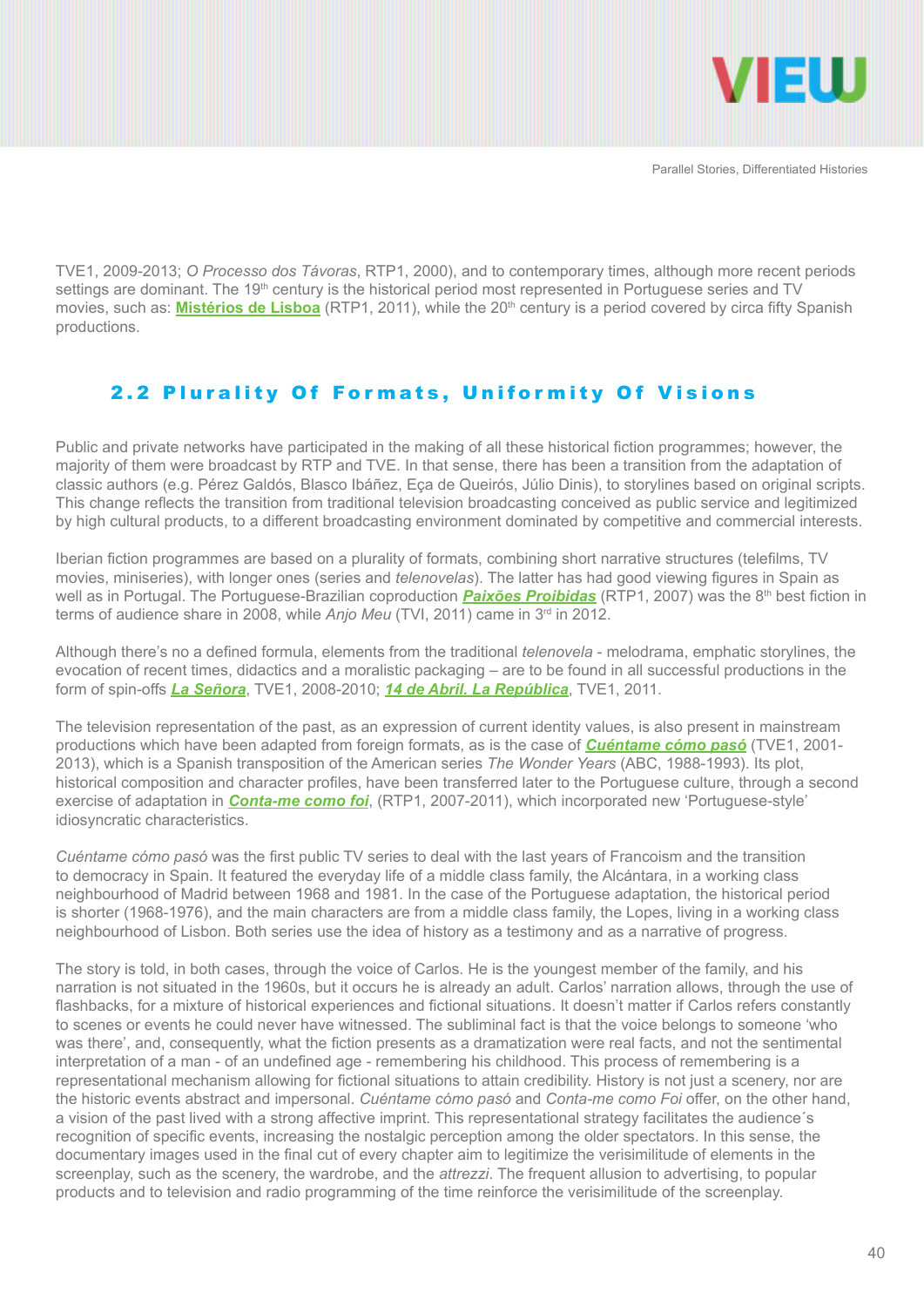

At the same time, the 1960s and 1970s are shown as a mere projection of the present day. The television narrative suggests that the market economy (presented as a system of values) was the point of departure for the arrival of political democracy. In doing so, both series construct a collective memory where the connatural violence of dictatorship has disappeared. The consumer society is shown as the best alternative. Both families are described as the very representation of a new emergent democratic middle class. This assumption of progress as something 'natural' is never discussed.

#### 3 Deconstructing Franco And Salazar: The Private Life Of Iberian Dictators

Our comparative research also includes a study of the fictional approach to the private lives of Francisco Franco and António de Oliveira Salazar. The Spanish and Portuguese television networks provided a new look on this issue, which dramatically changed the previous media constructions and social perceptions of the dictators' private lives. Spain and Portugal endured the longest dictatorships in Europe. Both Franco and Salazar were historical references in the nation(s)' collective memory and were constructed by the media as the myth(s) of providential ruler(s): Franco was seen as a victorious general who built dams in the desert, and Salazar as the intellectual 'married' to his nation.

In Spain, *[NO-DO](https://www.youtube.com/watch%3Fv%3Dpaojx7PMG10)* was the official newsreel projected in cinemas from 1943 to 1975, which showed nationalist propaganda content and contributed to the creation of Francoist official image. It also created a distinctive rhetoric for the new political circumstances (*caudillaje*), which focused on the leader's heroism above and beyond his military maturity in Africa. This can be seen in films such as *[Franco, ese hombre](https://www.youtube.com/watch%3Fv%3DRPEIPkdJeoA)* (J. L. Sáenz de Heredia, 1964). Nevertheless, Franco´s official representation has varied throughout the dictatorship: from the invincible leader with a military stance, to the politician, statesman and *peace builder*, to the triumphal *Generalísimo* turning into an old man, to the nation's grandfather in his later years. In these representations, his most human side was revealed, as he was shown surrounded by his nieces, hunting or fishing.

In Portugal, the film industry was also at the service of propaganda for the *Estado Novo*. Responsible for this was *Secretariado de Propaganda Nacional* (SPN) and filmmaker António Ferro was the main contributor to propaganda films. The national newsreel agency, *Sociedade Portuguesa de Actualidades Cinematográficas* (SPAC), was responsible for the image of the regime and showed content about rural and public works advertised as top national achievements, and about Salazar as the protagonist of political and cultural events or major celebrations. Documentary was also used for the official representation of contemporary Portugal and the two films directed by 'salazarist' António Lopes Ribeiro *[A Revolução de Maio](https://www.youtube.com/watch%3Fv%3DdZSYnkx_Czk)* (1937) and *[Feitiço do Império](https://www.youtube.com/watch%3Fv%3DKL_YS-P-oZI)* (1940) are telling in that respect. Both films emphasize *Estado Novo's* great achievements and construct the image of the leader, which has lingered on for decades in the collective memory of the Portuguese.**<sup>5</sup>** Filmmaker António Ferro has also contributed to portraying the myth of Salazar as a lonely and bashful man obliged by history to bear the heavy burden of the government, whose private life was a mystery to the people – Salazar rarely spoke in public or addressed them directly.

Beyond these representations, other images of Salazar or Franco surfaced: from the image of the Spanish dictator as victorious leader to that of an old man with Parkinson's disease; and from the image of a Portuguese dictator, religious and withdrawn, to the image of a 'womanizer'. Television directors and filmmakers used alternative subplots to demythologize official images on one hand, and to humanize or ridicule them, on the other hand. These representations offer an innovative point of view, which substantially alters traditional values and imaginaries in the collective memory. This demystification started upon Francisco Franco's death in 1975 and dismantled previous

5 Alberto Pena-Rodríguez, 'Cine, fascismo y propaganda. Una aproximación histórica al Estado Novo portugués,' in : *Revista Latina de Comunicación Social*, 67, 2012, p. 209, **[http://www.revistalatinacs.](http://www.revistalatinacs.org/067/art/953_vigo/09_pena.html) [org/067/art/953\\_Vigo/09\\_Pena.html](http://www.revistalatinacs.org/067/art/953_vigo/09_pena.html)**, Accessed 20 May 2013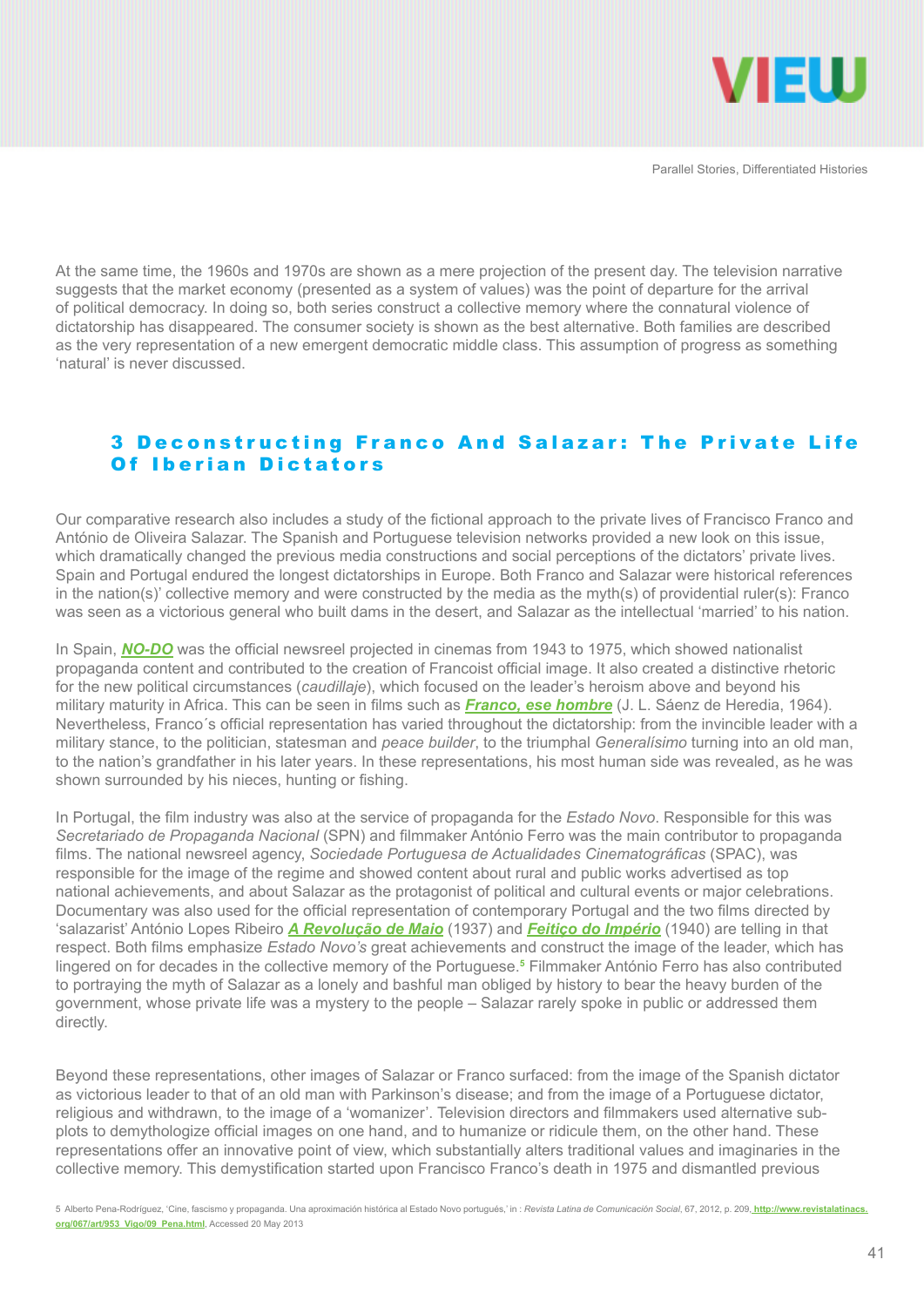

images of the Spanish leader. Basilio Martin Patino´s clandestine film *[Caudillo](https://www.youtube.com/watch%3Fv%3DY8dZWwPmiMg%26feature%3Drelmfu)* (1976) is a valid example of an early counter documentary treatment of Spanish civil war footage. Moreover, fiction has recovered Franco' character from a variety of genres and repurposed it from the symbolic political military representations inherited from 1936. In that sense *[Espérame en el Cielo](https://www.youtube.com/watch%3Fv%3DLuybAilUy_Y)* (A. Mercero, 1987), *[Dragón Rapide](https://www.youtube.com/watch%3Fv%3DBTTmfGYKpes)* (J. Camino, 1986) or *Madregilda* (F. Regueiro, 1994) are good examples of satirical humour used as an alternative genre to dictatorial representations.

These representations coexist with the radical change that Franco's image has undergone since 1976. We note a significant disappearance of references to dictatorship on the new democratic television, while the old political system is now called the 'former regime'. This explains the absence of a comprehensive documentary project on Franco´s dictatorship, as well as the delay in the production of a fiction programme that would show a personality as polemic and significant as was the Spanish *Caudillo*. The first TV movie on the subject was produced by the private network Antena3 only in 2008: *[20-N. Los últimos días de Franco](https://www.youtube.com/watch%3Fv%3D6P16kgBB8jo)*.

In this TV film, the story aims to capture Franco's most private moment: his own death. Veteran actor Manuel Alexandre stars in the main role, beside a selected group of actors portraying the dictator's close family. The action takes place in El Pardo Palacio, Franco's private residence for many years, which was also the centre where national political decisions were made. *20-N. Los* últimos *días de Franco* ponders on the association that may exist between the mystic of death and the mythic of the protagonist. Franco is not portrayed in the TV film as a career military man, nor as a political leader, but as an old man falling in an endless agony, which mirrors the image of his own regime. This modality of representation of the protagonist reinforces the Spanish collective imaginary from the end of 1960´s: the image of physical decline due to aging, Parkinson´s disease ravages, loss of lucidity - in short, *20-N. Los* últimos *días de Franco* shows Franco's last moments from a strictly private point of view.

This was the first time in the history of Spanish media that a film recreated the Caudillo's last days in a very different way to the image that had existed in the public memory, following the release of photos of his agony. By showing the friendly face of a dictator dying in his bed, the film contributed, without a doubt, to humanizing him: Franco, the nation's grandfather, the hunter and fisherman as portrayed by NO-DO throughout decades, was shown as a dying human being. The film also reinforced ideas and values from the country's recent past, a country that was now contemplating its future. He is shown lying in state, in his military uniform, with the self-awarded San Fernando Laureate Cross on his chest, the insignia that epitomizes his whole story as general and warrior. While on his deathbed, Franco dictated his last will in a cold conscious manner, as the soldier he always was.

The recent televisual representations of Salazar were also very different from the image fabricated by the propaganda machine of his political regime: from his modest origins as peasant and former seminarist, to a charismatic leader who lived an austere existence. A significant case of a revisionist trend can be observed in the television miniseries and film production *[A Vida Privada de Salazar](https://www.youtube.com/watch%3Fv%3D1hSmZWxdiQ0)* (Jorge Queiroga, 2009). The miniseries followed the intimate life of the dictator and revealed what had already been known in the recent years: his strong life long passion for women. For almost 40 years, one of the myths around Salazar was that he was married to the nation, having no time for a family life. Nevertheless, the film shows his exuberant sexual life, whose secrecy was in tune with his 'invisibility'. The main effect of this physical invisibility was that his presence as a leader was felt everywhere.

As depicted in the film, the women with whom Salazar had intimate relations, came from different social backgrounds, e.g. one young woman was an offspring of the local landowner bourgeoisie, while another was a descendant of the high aristocracy, the most intimate circle of the Portuguese monarchy overthrown in 1910. The film narrative is more concerned with the dictator's sexual conquests, highlighting the difference with what had been known about the dictator: a man who was cold, calculated and who hated women.

The series reveals other psychological aspects of the Portuguese politician: his depressive character, as well as his misogyny. This particular media representation clearly breaks with the Portuguese collective memory. The official image created by the regime's propaganda contrasts with that of Diogo Morgado's performance of Salazar, who appears to the spectator as a modern, sophisticated and friendly man.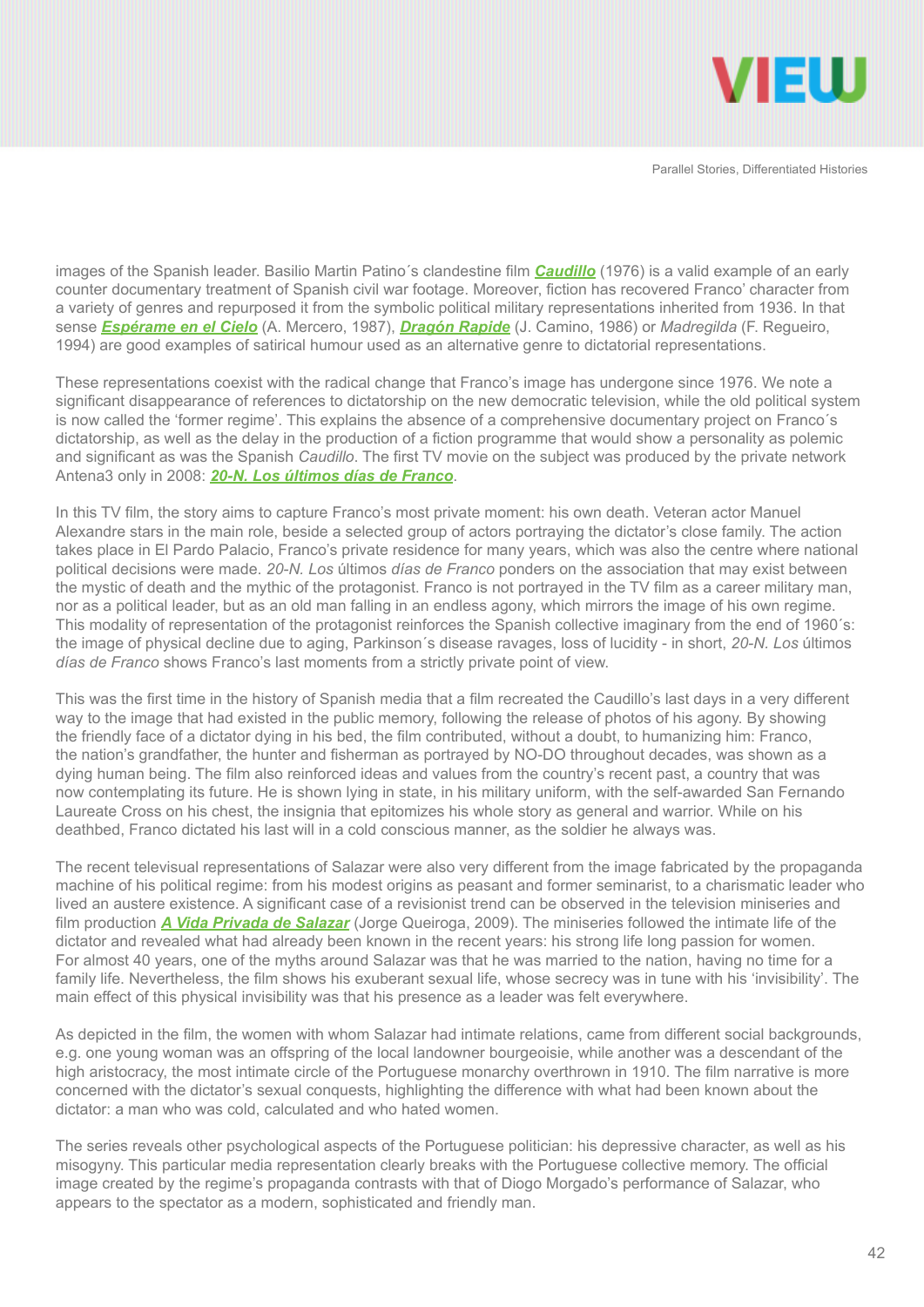

## 4 Conclusion: Historical Fiction As Meeting Point

The Spanish television channel Antena 3 and the Portuguese television channel SIC have shown the Iberian dictators' private lives: the construction of the main characters, Francisco Franco and Oliveira Salazar, matched established characteristics of recent historical fiction. Both characters showed empathy and humanity. There were differences, however, between the two cases: while Spanish television put Franco's agony onto stage, the Portuguese series revealed Salazar´s secret sexual life. In doing so, small screen fictions contributed to breaking taboos, at a time of change that could provoke morbid pleasure and interest among the audiences. They allowed for a reinvention of the ageing audience - the main target group for these productions - as the ones who lived through these times and had crafted their memories of the statesmen on the basis of official propaganda sources.

As we have pointed out in this paper, contemporary fiction programmes can provide us with alternative imaginaries. In that sense, both related stories, Spanish and Portuguese, suggest to us a thorough revision of the existing social memory on the basis of contemporary media historical constructions.

Historical fiction programmes have performed didactic and expressive functions, while seeking out the acknowledgement – the subjective empathy and moral appreciation – of the viewer. Morality and empathy have provided a framework for remembering dictators as ordinary people, while on the other hand, legitimizing current democratic systems.

Both in Portugal and in Spain historical fiction can be viewed as a generalist memory practice that puts forward forms of inclusive representations. Thus, television has become a forum for negotiation and interaction between mnemonic keys and narrative standards. On the basis of this, we can consider these programs as meeting points that are consistent with mainstream audiences as communities of recognition and memory.

The main practice on Spanish and Portuguese television has been to evoke relevant characters and times situated, for the most part, in representations of the 20<sup>th</sup> century. In the period from 1999 to 2012, TVE and RTP released over thirty productions each. That means that over half of Spanish fiction, and two thirds of Portuguese, were released by public networks. Three reasons explain the predominance of public stations here: first, their capacity to boost productions during a period as expansive as 2001-2012; second, their skill to identify historical fiction as a product clearly associated to a public television service; third their rich archives which allowed for these productions.

The productions mentioned are, sometimes seen as ´self-reference` television practices. This can be observed with recalling recent events in Spain, such as the *coup d'état* in February 1981, or the terrorist attack of March 11<sup>th</sup> 2004, both covered live, or as part of a television marathon.<sup>6</sup> Afterwards, the same events were subject to documentary treatment. Such historical fiction relies also on previous television practices, on representative styles and proposals for making meaning for the audiences.

Finally, despite the insistence on evoking national personalities and events, Spanish and Portuguese fiction must be valued in terms of global television memory practices: as productions with international standards and drama, and with a ´cosmopolitan´ view on evoking past times by means of ethic values. Issues such as the Spanish Civil War, Franco's and Salazar's repression, or the Portuguese colonial war(s) are part of a sort of traumatic memory that encapsulates other main international issues, like the history of totalitarian states or imperialist violence in the past century.